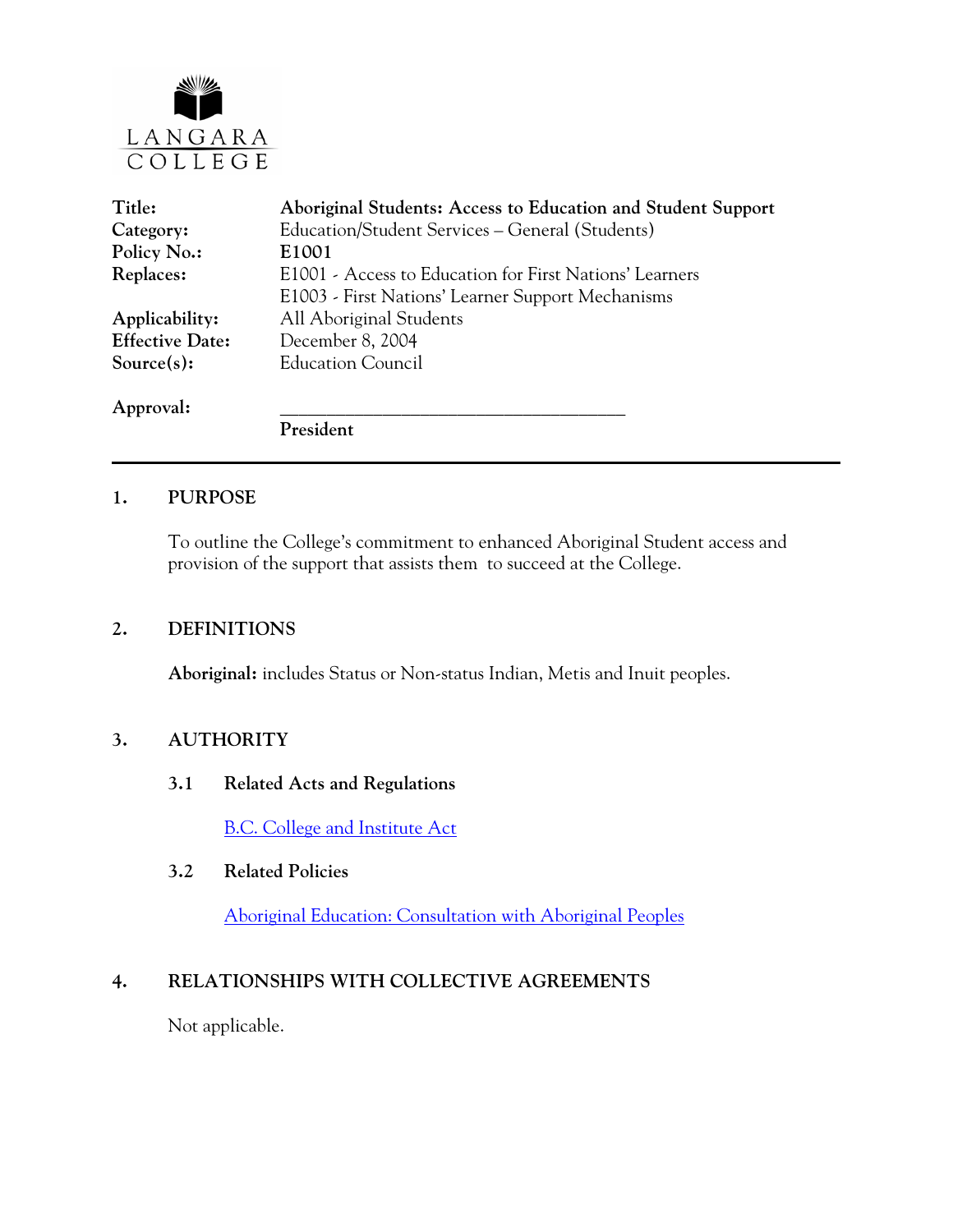### **5. POLICY**

- 5.1. Langara College is committed to the concept that Aboriginal students be provided the fullest opportunity to achieve their academic potential in an environment that advocates full access, participation and success.
- 5.2. To increase access to, and participation by, Aboriginal students, Langara College will:
	- a. Secure and maintain a level of funding necessary for the development and coordination of programs and services for Aboriginal students;
	- b. Develop and implement a recruitment program targeted specifically to Aboriginal students;
	- c. Provide Aboriginal students who are under-prepared to participate in college-level programs with the opportunity to receive remedial coursework;
	- d. Develop and maintain partnerships and linkages with other postsecondary institutions with Aboriginal educational programs;
	- e. Compile and publish information pertaining to scholarships, bursaries and sponsorship options available for Aboriginal students.
- 5.3. To maximize the success rate of Aboriginal students at Langara College, the College will provide Aboriginal students with:
	- a. Outreach programs;
	- b. Pre-admission counselling;
	- c. Orientation programs;
	- d. On-going personal and academic advising;
	- e. Referral to community services and agencies;
	- f. Career guidance and planning;
	- g. Academic support and tutoring (e.g., the Learning Centre);
	- h. Library services and resources;
	- i. Financial assistance information.
- 5.4 Langara College will communicate its policy and strategy on Aboriginal education to all employees and the student associations.
- 5.5 The Coordinator, First Nations Education is responsible for the implementation of programs under this policy.

# **6. GUIDELINES/STANDARDS**

Not applicable.